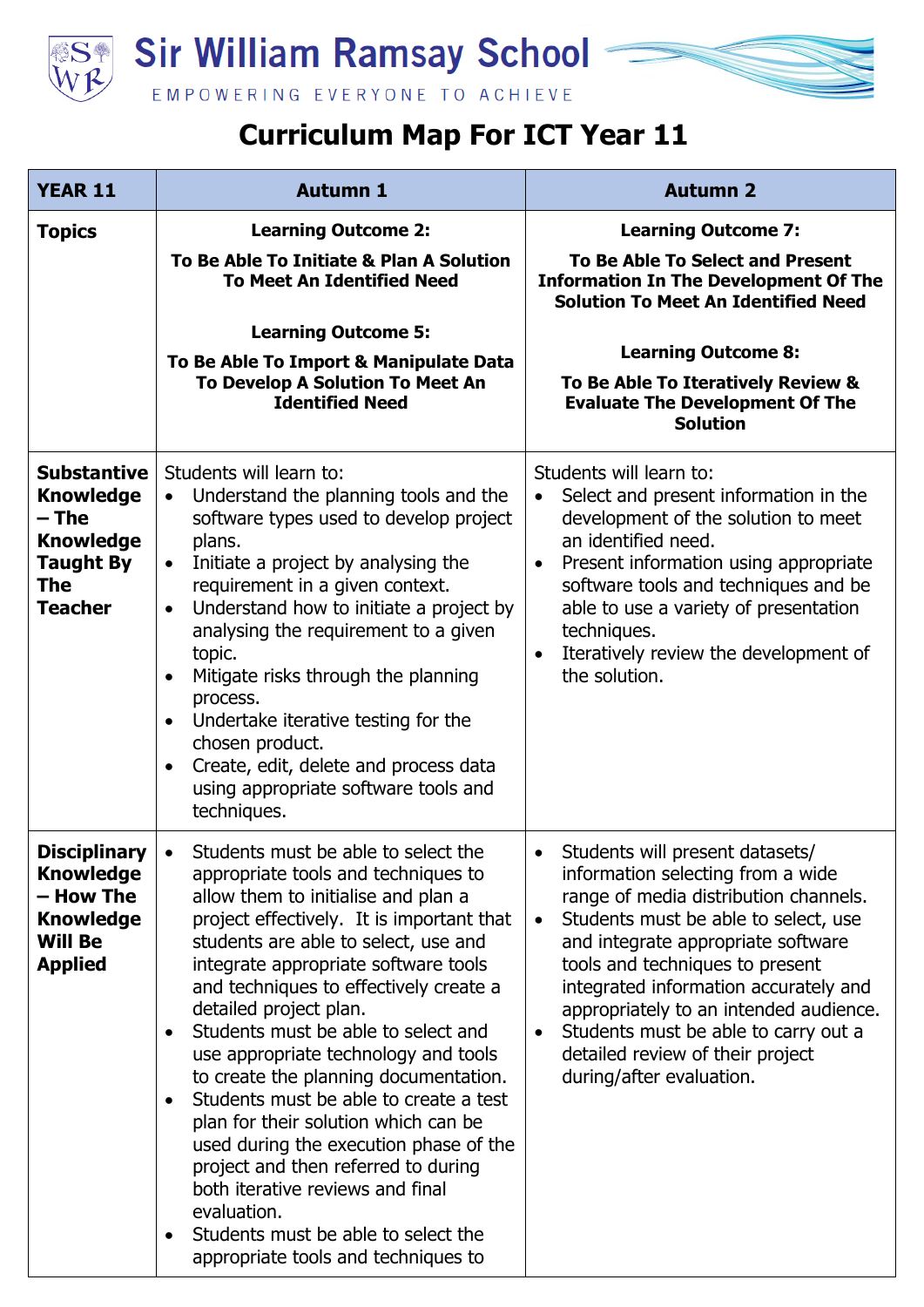|                                                    | allow them to create, edit, delete and<br>process data effectively to develop an<br>effective data handling solution.<br>Students must be able to select, use<br>$\bullet$<br>and integrate an appropriate range of<br>tools to securely import, manipulate<br>and store data effectively. It is the<br>appropriate use of the tools to create<br>an effective data handling solution that<br>is important. |                                                                                                                                                                                                                                                                                                                                                                                                                               |
|----------------------------------------------------|-------------------------------------------------------------------------------------------------------------------------------------------------------------------------------------------------------------------------------------------------------------------------------------------------------------------------------------------------------------------------------------------------------------|-------------------------------------------------------------------------------------------------------------------------------------------------------------------------------------------------------------------------------------------------------------------------------------------------------------------------------------------------------------------------------------------------------------------------------|
| <b>Skills</b>                                      | Analytical skills.<br>$\bullet$<br>Assessing information from different<br>sources.<br>Researching/investigative skills.<br>٠<br>Cognitive and problem-solving skills.<br>$\bullet$<br>Interpersonal skills.<br>$\bullet$<br>Creation of documents.<br>$\bullet$<br>Project planning.<br>$\bullet$<br>Testing and evaluation.<br>$\bullet$<br>Select, interact with and use ICT<br>$\bullet$<br>systems.    | Analytical skills.<br>Assessing information from different<br>sources.<br>Researching/investigative skills.<br>Cognitive and problem-solving skills.<br>$\bullet$<br>Interpersonal skills.<br>$\bullet$<br>Creation of documents.<br>$\bullet$<br>Project planning.<br>$\bullet$<br>Testing and evaluation.<br>Select, interact with and use ICT<br>$\bullet$<br>systems.                                                     |
| <b>Links To</b><br><b>Prior</b><br><b>Learning</b> | Learners will have prior understanding<br>$\bullet$<br>of a project from the theory lessons<br>from Year 10.                                                                                                                                                                                                                                                                                                | Learners will have prior understanding<br>$\bullet$<br>of a project from the theory lessons<br>from Year 10.                                                                                                                                                                                                                                                                                                                  |
| Literacy/<br><b>Numeracy</b>                       | Creating reports.<br>$\bullet$<br>Evaluating a scenario for additional<br>technology.<br>Evaluating forms.<br>$\bullet$<br>The accuracy of sourced information.<br>$\bullet$<br>Describing mathematical principles<br>$\bullet$<br>used in ICT.                                                                                                                                                             | Creating reports.<br>$\bullet$<br>Evaluating a scenario for additional<br>technology.<br>Evaluating forms.<br>The accuracy of sourced information.<br>$\bullet$<br>Describing mathematical principles<br>used in ICT.                                                                                                                                                                                                         |
| <b>Cross</b><br><b>Curricular</b>                  | The knowledge of the effect of<br>$\bullet$<br>technology on people lives.<br>Awareness of the legal, ethical, and<br>$\bullet$<br>moral issues with technology.<br>Knowing the appropriate use of<br>٠<br>computing.<br>Cross Curricular: Use of Information<br>Technology across subjects, e.g.,<br>creating presentations in PowerPoint or<br>Using Excel for mathematical or<br>scientific function.    | The knowledge of the effect of<br>$\bullet$<br>technology on people lives.<br>Awareness of the legal, ethical, and<br>$\bullet$<br>moral issues with technology.<br>Knowing the appropriate use of<br>$\bullet$<br>computing.<br>Cross Curricular: Use of Information<br>$\bullet$<br>Technology across subjects, e.g.,<br>creating presentations in PowerPoint or<br>Using Excel for mathematical or<br>scientific function. |
| <b>Assessment</b>                                  | Controlled Assessment of a Live<br>$\bullet$<br>Scenario                                                                                                                                                                                                                                                                                                                                                    | Controlled Assessment of a Live<br>Scenario                                                                                                                                                                                                                                                                                                                                                                                   |

| <b>YEAR 11</b> | <b>Spring 1</b>                                                                                          | <b>Spring 2 &amp; Summer 1</b>                                                 |
|----------------|----------------------------------------------------------------------------------------------------------|--------------------------------------------------------------------------------|
|                | <b>Learning Outcome 1:</b>                                                                               | <b>Learning Outcome 4:</b>                                                     |
|                | <b>Understand The Tools &amp; Techniques That</b><br><b>Can Be Used To Initiate &amp; Plan Solutions</b> | <b>Understand The Factors To Be</b><br><b>Considered When Collecting &amp;</b> |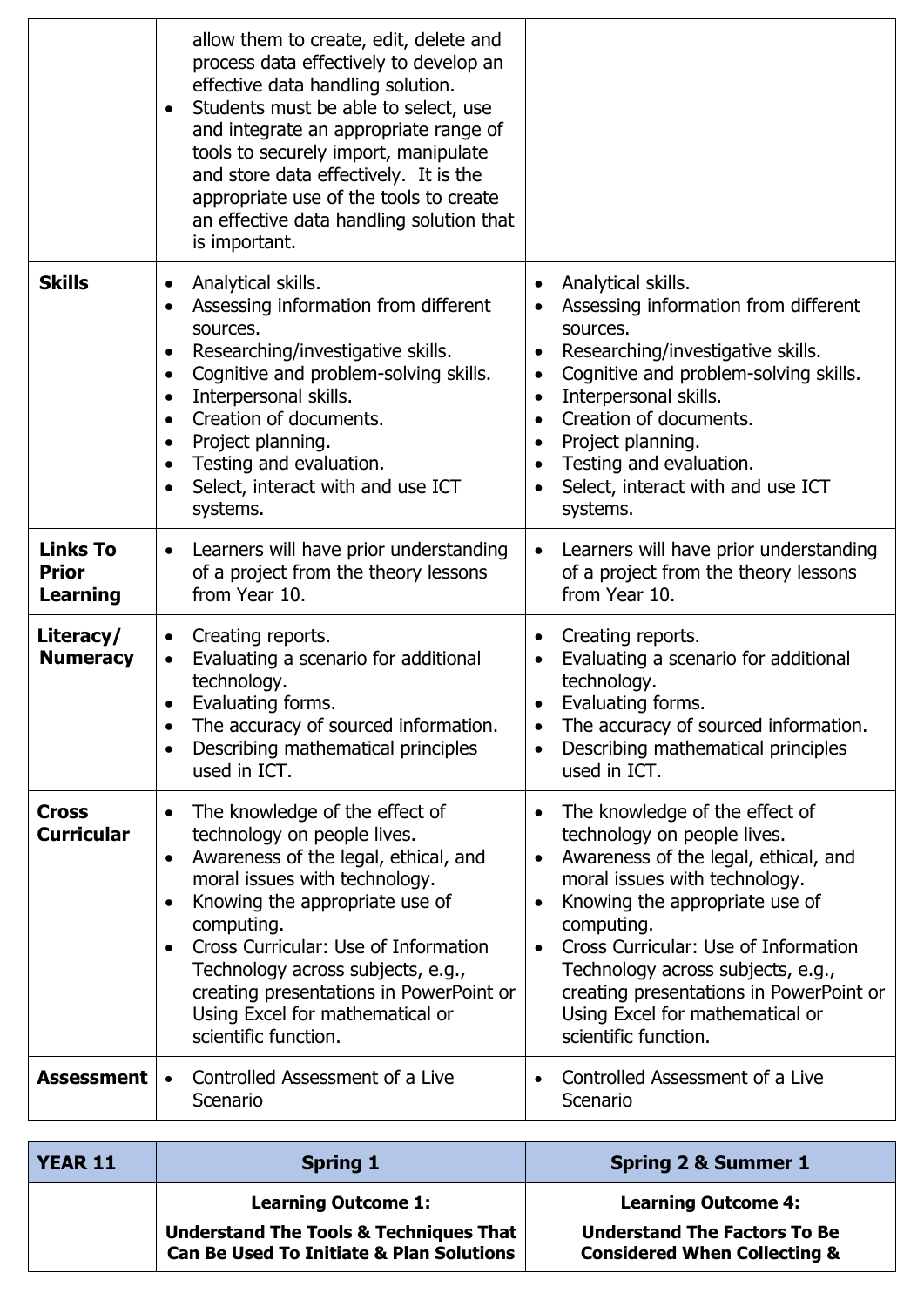| <b>Topics</b>                                                                                                    | <b>Learning Outcome 3:</b><br><b>Understand How Data &amp; Information</b><br><b>Can Be Collected, Stored &amp; Used</b>                                                                                                                                                                                                                                                                                                                                                                                                                                                      | <b>Processing Data &amp; Storing</b><br><b>Data/Information</b><br><b>Learning Outcome 6:</b><br><b>Understand The Different Methods Of</b><br><b>Processing Data &amp; Presenting</b><br><b>Information</b>                                                                                                                                                                                                                                                                                                                                                                                                                                                                                                                                                                                                                                                                                                                                                                                                                                                                                                                  |
|------------------------------------------------------------------------------------------------------------------|-------------------------------------------------------------------------------------------------------------------------------------------------------------------------------------------------------------------------------------------------------------------------------------------------------------------------------------------------------------------------------------------------------------------------------------------------------------------------------------------------------------------------------------------------------------------------------|-------------------------------------------------------------------------------------------------------------------------------------------------------------------------------------------------------------------------------------------------------------------------------------------------------------------------------------------------------------------------------------------------------------------------------------------------------------------------------------------------------------------------------------------------------------------------------------------------------------------------------------------------------------------------------------------------------------------------------------------------------------------------------------------------------------------------------------------------------------------------------------------------------------------------------------------------------------------------------------------------------------------------------------------------------------------------------------------------------------------------------|
| <b>Substantive</b><br><b>Knowledge</b><br>– The<br><b>Knowledge</b><br><b>Taught By</b><br>The<br><b>Teacher</b> | Students will learn about:<br>The phases of the project life cycle<br>$\bullet$<br>$(PLC)$ .<br>The inputs and outputs of each phase<br>$\bullet$<br>of the PLC.<br>How each phase of the PLC interacts<br>and iterates with others.<br>How constraints and limitations can<br>$\bullet$<br>affect a project and explain how these<br>constraint and limitations can be<br>mitigated against.<br>The planning tools and the software<br>$\bullet$<br>types used to develop project plans.<br>What data is, the different types of<br>$\bullet$<br>data and information exist. | Students will learn about:<br>What spreadsheet and database<br>$\bullet$<br>software are used for.<br>What software can be used to present<br>$\bullet$<br>information in different contexts.<br>The method of presenting information<br>$\bullet$<br>chosen depends on visibility of the<br>output.<br>How the availability of and need for<br>$\bullet$<br>information affects the choice of<br>presentation method.<br>How and why websites are used to<br>$\bullet$<br>communicate information.<br>The vulnerability of data and possible<br>$\bullet$<br>prevention measures to protect against<br>and cyber-attack.                                                                                                                                                                                                                                                                                                                                                                                                                                                                                                     |
| <b>Disciplinary</b><br><b>Knowledge</b><br>- How The<br><b>Knowledge</b><br><b>Will Be</b><br><b>Applied</b>     | Students will be able to recognise each<br>$\bullet$<br>planning tool and its purpose.<br>Students will be able to know about<br>the components used in different<br>planning tools. This should lead to<br>students being able to consider the<br>advantages and disadvantages of using<br>them.<br>Students will be able to evaluate<br>multiple planning tools that could be<br>used in different contexts including<br>comparing these tools. Students must<br>be able to justify their selection of<br>planning tool(s).                                                 | Students will know the types of threats<br>$\bullet$<br>that exist when collecting, processing<br>data and storing data/information. For<br>example, social engineering is the<br>psychological manipulation of people<br>into performing actions or divulging<br>confidential information.<br>Students will be able to understand:<br>$\bullet$<br>why threats are used by the<br>attacker<br>how they work<br>how to mitigate against them.<br>-<br>Students must be able to identify<br>$\bullet$<br>vulnerabilities and understand how<br>they can be exploited by an attacker.<br>Students will understand that cyber-<br>security attacks can result in a range of<br>impacts. For example, personal data<br>loss can result in identity theft which<br>could have financial and reputational<br>impacts.<br>Students must know what the different<br>prevention measures are (both<br>physical and logical). Students must<br>understand how these different<br>prevention measures are used.<br>Students must understand how to<br>mitigate risks, for example, what steps<br>can be taken to mitigate risks and why. |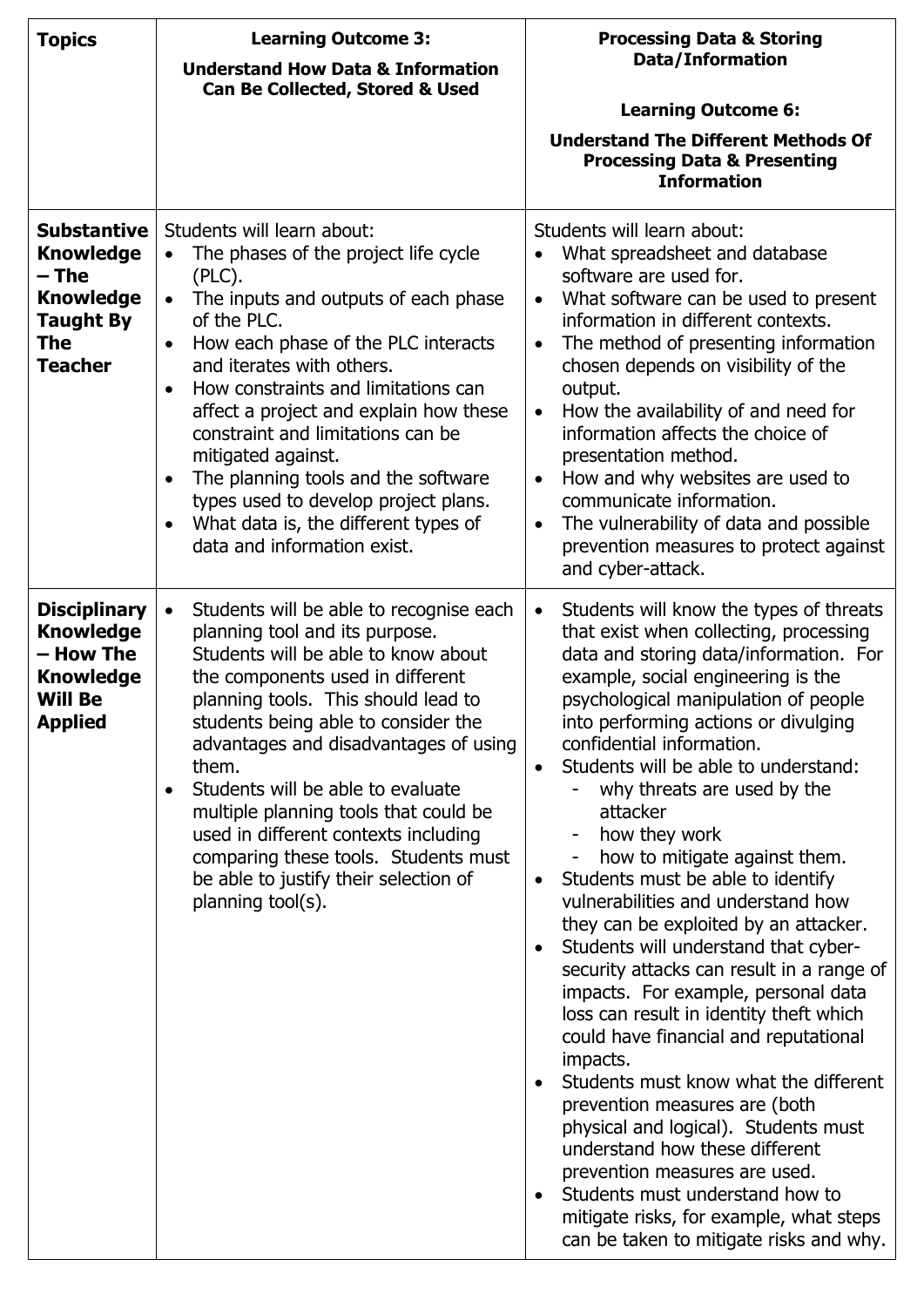|                                                    |                                                                                                                                                                                                                                                                                                                                                                                     | Students need to know what the<br>legislation/Acts are and their purpose.<br>They need to know what to do to<br>abide to them. They must be able to<br>apply this knowledge to different<br>contexts. Students must be able to<br>explain the implications of the current<br>relevant IT legislation for an individual,<br>for an organisation and on the data,<br>including when dealing with cyber-<br>security issues.<br>Students will understand how to select<br>the most appropriate tools and<br>techniques to be used to process<br>information and data for different<br>contexts. They need to understand<br>that different tools and techniques can<br>be used to meet the defined objectives<br>depending on the desired outcome.<br>Students will understand the purpose<br>of different methods of processing and<br>presenting information and be able to<br>apply this to different contexts. |
|----------------------------------------------------|-------------------------------------------------------------------------------------------------------------------------------------------------------------------------------------------------------------------------------------------------------------------------------------------------------------------------------------------------------------------------------------|----------------------------------------------------------------------------------------------------------------------------------------------------------------------------------------------------------------------------------------------------------------------------------------------------------------------------------------------------------------------------------------------------------------------------------------------------------------------------------------------------------------------------------------------------------------------------------------------------------------------------------------------------------------------------------------------------------------------------------------------------------------------------------------------------------------------------------------------------------------------------------------------------------------|
| <b>Skills</b>                                      | Analytical skills.<br>$\bullet$<br>Assessing information from different<br>٠<br>sources.<br>Researching/investigative skills.<br>$\bullet$<br>Cognitive and problem-solving skills.<br>$\bullet$<br>Interpersonal skills.<br>Creation of documents.<br>Project planning.<br>٠<br>Testing and evaluation.<br>$\bullet$<br>Select, interact with and use ICT<br>$\bullet$<br>systems. | Analytical skills.<br>Assessing information from different<br>٠<br>sources.<br>Researching/investigative skills.<br>٠<br>Cognitive and problem-solving skills.<br>$\bullet$<br>Interpersonal skills.<br>Creation of documents.<br>Project planning.<br>$\bullet$<br>Testing and evaluation.<br>$\bullet$<br>Select, interact with and use ICT<br>$\bullet$<br>systems.                                                                                                                                                                                                                                                                                                                                                                                                                                                                                                                                         |
| <b>Links To</b><br><b>Prior</b><br><b>Learning</b> | Students will have prior understanding<br>$\bullet$<br>from Year 10.                                                                                                                                                                                                                                                                                                                | Students will have prior understanding<br>$\bullet$<br>from Year 10.                                                                                                                                                                                                                                                                                                                                                                                                                                                                                                                                                                                                                                                                                                                                                                                                                                           |
| Literacy/<br><b>Numeracy</b>                       | Creating reports.<br>$\bullet$<br>Evaluating a scenario for additional<br>$\bullet$<br>technology.<br>Evaluating forms.<br>$\bullet$<br>The accuracy of sourced information.<br>$\bullet$<br>Describing mathematical principles<br>$\bullet$<br>used in ICT.                                                                                                                        | Creating reports.<br>$\bullet$<br>Evaluating a scenario for additional<br>$\bullet$<br>technology.<br>Evaluating forms.<br>$\bullet$<br>The accuracy of sourced information.<br>$\bullet$<br>Describing mathematical principles<br>$\bullet$<br>used in ICT.                                                                                                                                                                                                                                                                                                                                                                                                                                                                                                                                                                                                                                                   |
| <b>Cross</b><br><b>Curricular</b>                  | The knowledge of the effect of<br>$\bullet$<br>technology on people lives.<br>Awareness of the legal, ethical and<br>$\bullet$<br>moral issues with technology.<br>Knowing the appropriate use of<br>$\bullet$<br>computing.<br>Cross Curricular: Use of Information<br>$\bullet$<br>Technology across subjects, e.g.,                                                              | The knowledge of the effect of<br>$\bullet$<br>technology on people lives.<br>Awareness of the legal, ethical and<br>$\bullet$<br>moral issues with technology.<br>Knowing the appropriate use of<br>computing.<br>Cross Curricular: Use of Information<br>Technology across subjects, e.g.,                                                                                                                                                                                                                                                                                                                                                                                                                                                                                                                                                                                                                   |